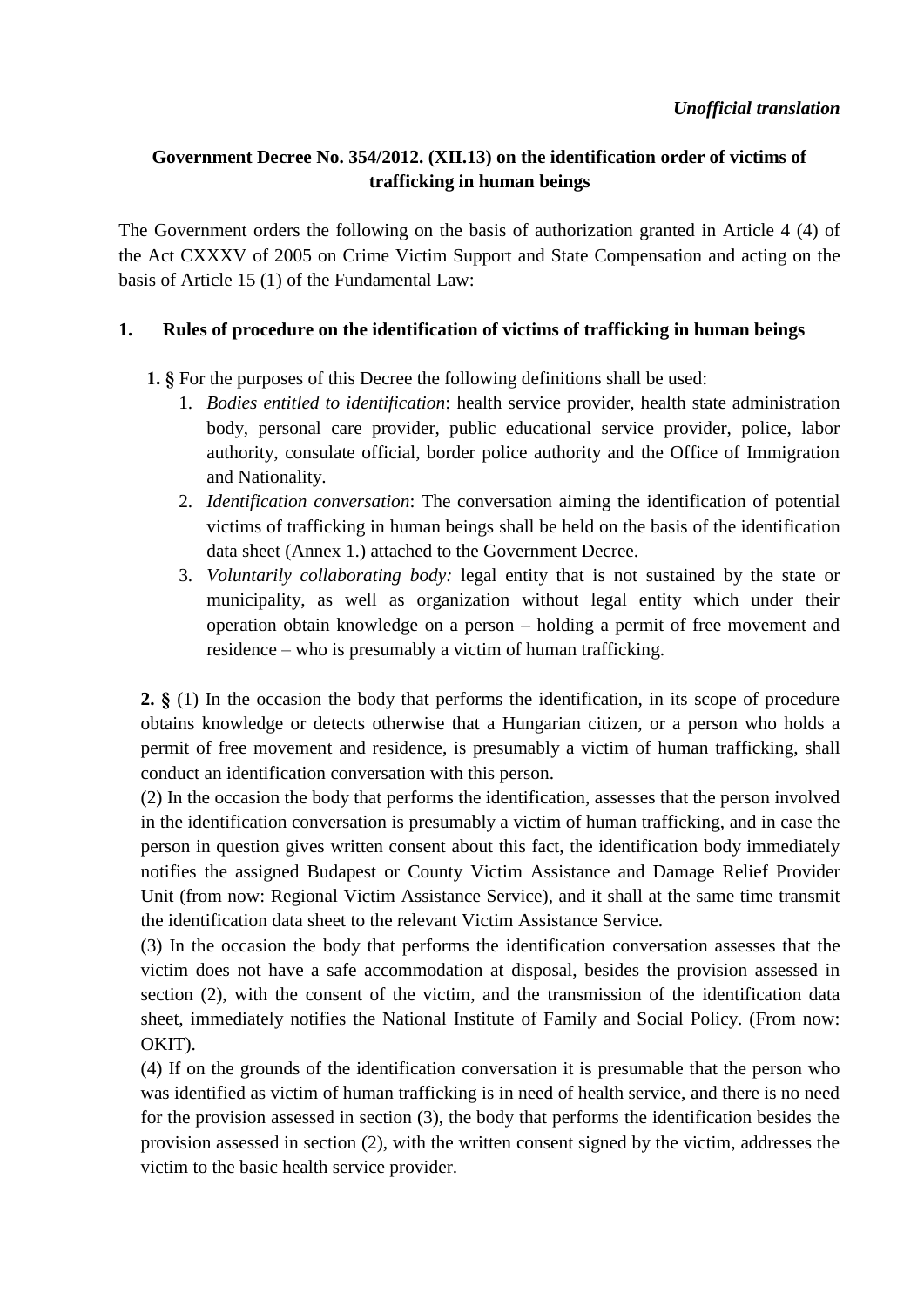(5) In the occasion it is presumable, that on the grounds of the identification conversation, the person who was identified as a victim of human trafficking is a child, according to Article 5 a.) of Act XXXI of 1997 on Child Protection and Guardianship Administration, the body that performs the identification immediately initiates the official procedures according to 17 § section (2) b.) of Act XXXI of 1997 on Child Protection and Guardianship Administration.

**3. §** The OKIT following its notification informs the person who was identified as a victim of human trafficking about the conditions of placement in a protected shelter. If the person who was identified as a victim of human trafficking requests the placement in a protected shelter, OKIT addresses the victim to the protected shelter.

**4. §** (1) The protected shelter accommodates the person who was identified as a victim of human trafficking.

(2) For the person who was identified as a victim of human trafficking, the protected shelter a.) Provides safe accommodation for the time of the necessary provisions during the inception of the social reintegration of the victim of human trafficking, but maximum for 90 days and free of charge. If necessary the protected shelter provides food, clothing, hygienic supplies and mental hygienic service for free of charge. The protected shelter b.) Contributes to the interest enforcement of the person who was identified as a victim of human trafficking, and the protected shelter contributes to the organization of the needed provisions for the social reintegration of the person.

(3) The period of time determined in section (2), can be at the most extended with 90 days.

(4) The state supports the operation of the protected shelter with the financially contracted providers that were chosen in this section. The financial contract has to be concluded for three years, unless the Law does command differently. The financial contract shall be concluded with an institution, which was chosen following a public tender. The institution shall possess experience in providing personal care for people in crisis situation, and the institution shall be able to secure the services defined in section (2) in respect of the social reintegration of the victims in a sufficient location.

**5.§** (1) The regional victim protection service provider informs the Office for Public Administration and Justice quarterly for statistical purposes, by sending data on the detected cases, without the personal details that are fit to identify the person.

(2) The Office for Public Administration and Justice on the grounds of the information received in section (1) prepares a statistically comprehensive registry.

## **2. Special rules concerning the procedures of Hungarian citizens identified as victims of human trafficking abroad**

**6. §** (1) In the procedure for the identification of Hungarian citizens as victims of human trafficking abroad, the consulate official, as well as the institution that voluntarily participates in the identification procedure of the victims of human trafficking, besides the provisions assessed in 2. §, informs the person identified as victim of human trafficking about the conditions of placement in a protected shelter.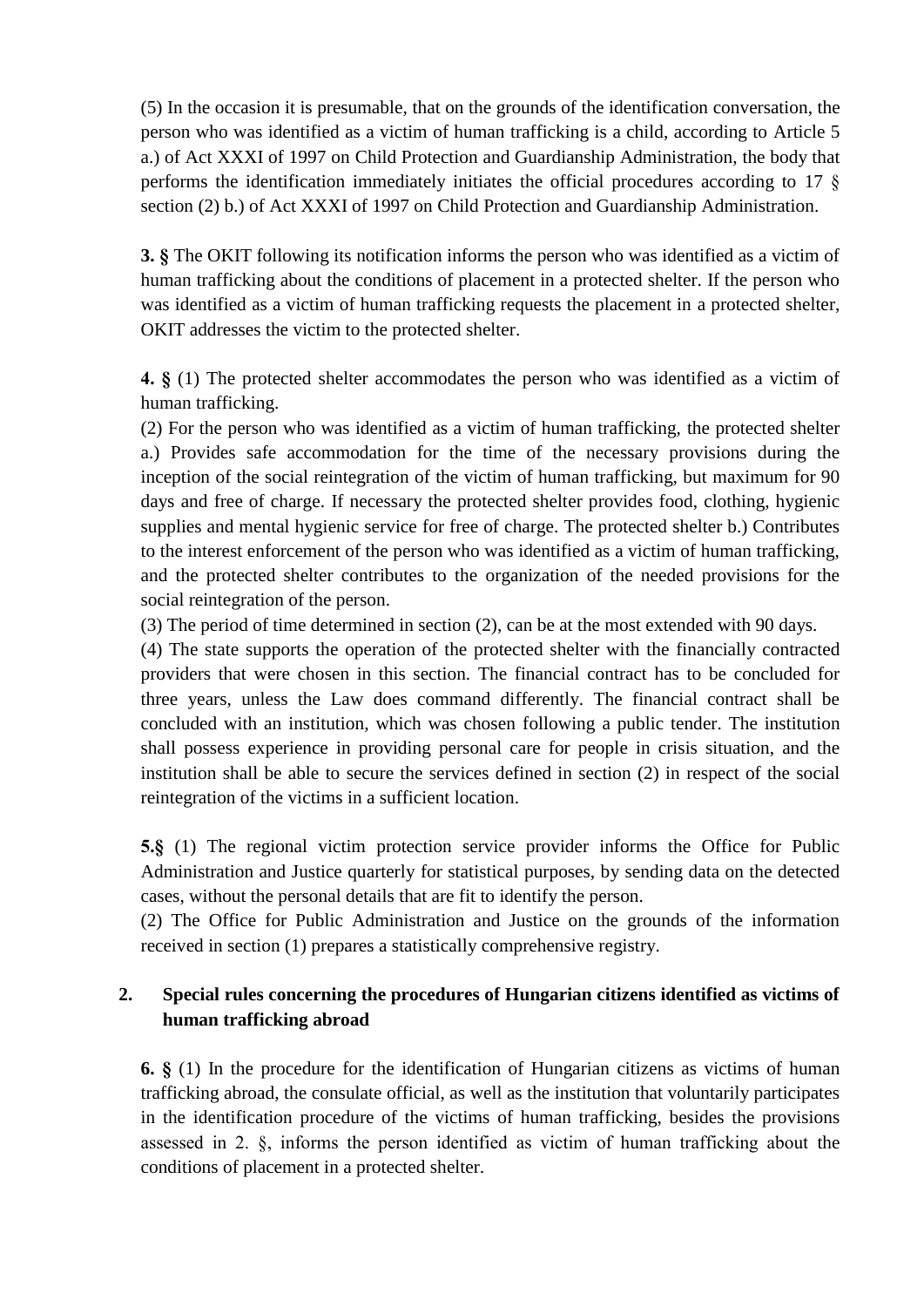(2) OKIT accepts claim notices for accommodation, related to Hungarian citizen identified as victim of human trafficking abroad from consulate official, Police and the institution that voluntarily participates in the identification procedure of the victims.

(3) Following the notice claim OKIT informs the person identified as victim of human trafficking, through the institutions defined in section (2) on the accessibility of the accommodation. If the person identified as victim of human trafficking requests placement in a protected shelter, OKIT addresses the person with the cooperation of the institution defined in section (2) to the protected shelter.

## **3. Final clause**

**7.** § This Decree shall enter into force on January 1<sup>st</sup>, 2013.

# **4. Compliance with the EU law**

**8. §** This Decree serves the purpose of compliance with Article 11 of Directive 2011/36/EU of the European Parliament and of the Council of 5 April 2011 on preventing and combating trafficking in human beings and protecting its victims, and replacing Council Framework Decision 2002/629/JHA.

Viktor Orbán Prime Minister of Hungary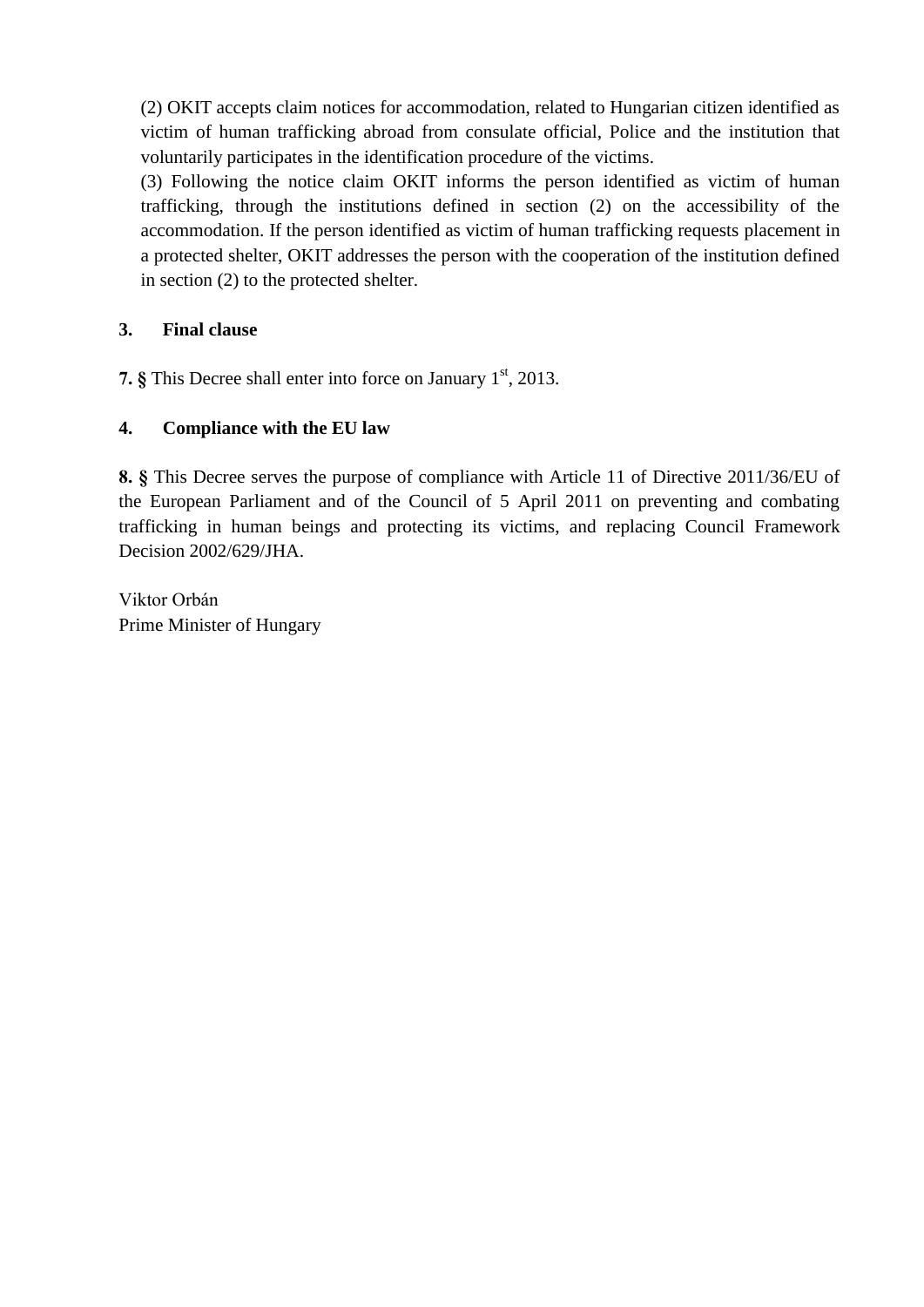## *Annex 1 to Government Decree No. 354/2012. (XII.13) Identification data sheet for the identification of victims of human trafficking* **Instruction to the identification data sheet for the use of the data collector**

The purpose of the identification data sheet is to assess, if the person involved in the identification procedure is a victim of human trafficking. Before initiating the identification conversation, the person involved in the identification process has to be informed about the purpose of the identification discussion. Before initiating the identification conversation, the person involved in the identification process has to be informed, that in case he/she is presumable victim of human trafficking, or he/she is not victim of human trafficking and does not wish to give its consent to further proceeding, the identification data sheet will only be used for statistical purposes without using any personal data that is fit for identification.

During the identification conversation screening questions shall be asked based on the indicators of the identification data sheet. Based on the answers it can be determined whether the identified person is probably a victim of trafficking in human beings. In all cases all questions shall be asked by each category. Based on the indicators and answers it shall be determined in each category whether the identified person is probably a victim. The identified person is most probably a victim of trafficking in human beings, in the following cases:

- two signs of high probability
- one sign of high probability and one sign of medium/low probability
- two signs of medium probability and one sign of low probability was identified and the probability of being a victim is identified in each categories.

## **A. Statement of consent**

I, the undersigned …………………………………………………. (name of the identified person) consent to the identification conversation and to the use of my personal data by the body carrying out the identification: the body carrying out the identification shall use my personal data exclusively under the identification process and shall not disclose it to any third party. I acknowledge that the identification data sheet might be used for statistical purposes.

#### **B. Common data of the identified person**

Name: Gender: Place and date of birth: Place of residence, accommodation: Nationality: Native language: Can he/she speak Hungarian? Yes/No Number of children: Type and number of identification documents: Name of the organization implementing the identification conversation: Name and job title of the person implementing the identification conversation: Place and date of filling in the data sheet: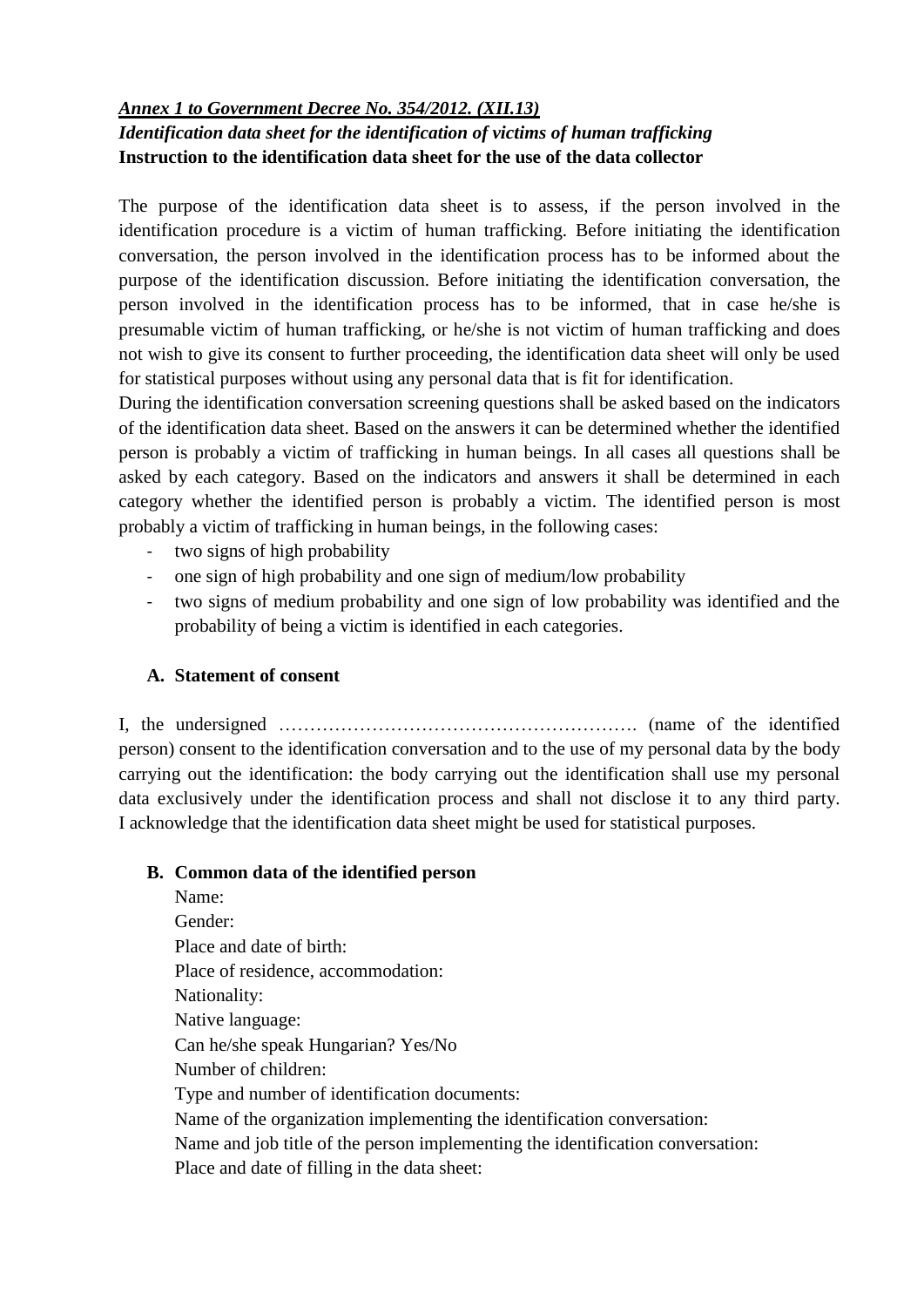## **C. Signs of victimization**

### *Appearance*

High probability

- 1. The person is probably underage
- 2. The person has visible injuries (bruises, burns, cuts, scars, etc.)
- 3. The person has signs of untreated infections
- 4. The person is visibly undernourished
- 5. The person has physical disability
- 6. The person is pregnant

Medium probability

- 1. The person shows signs of exhaustion
- 2. The person has neglected, poor clothing
- 3. The person is not dressed adequately for the work
- 4. The person is dressed typically for sexual activity

Low probability

1. The person shows signs of fear and anxiety

## *Personal circumstances*

High probability

- 1. The person does not possesses ID documents
- 2. The person has limited freedom, the free movement is restricted or controlled

Medium probability

- 1. The person lives, sleeps and works at the same place
- 2. The person does not know his or her location or address
- 3. Continuously changing accommodation
- 4. The sleeping area is poor, inappropriate for living

# *Working conditions*

High probability

- 1. Extensive working hours
- 2. The person cannot keep the money earned
- 3. The person does not know the address of the workplace
- 4. Excessive fees for transportation, accommodation, food
- 5. In case the person is female and is identified abroad: the person has 3 years old or younger child(ren) left in Hungary

Medium probability